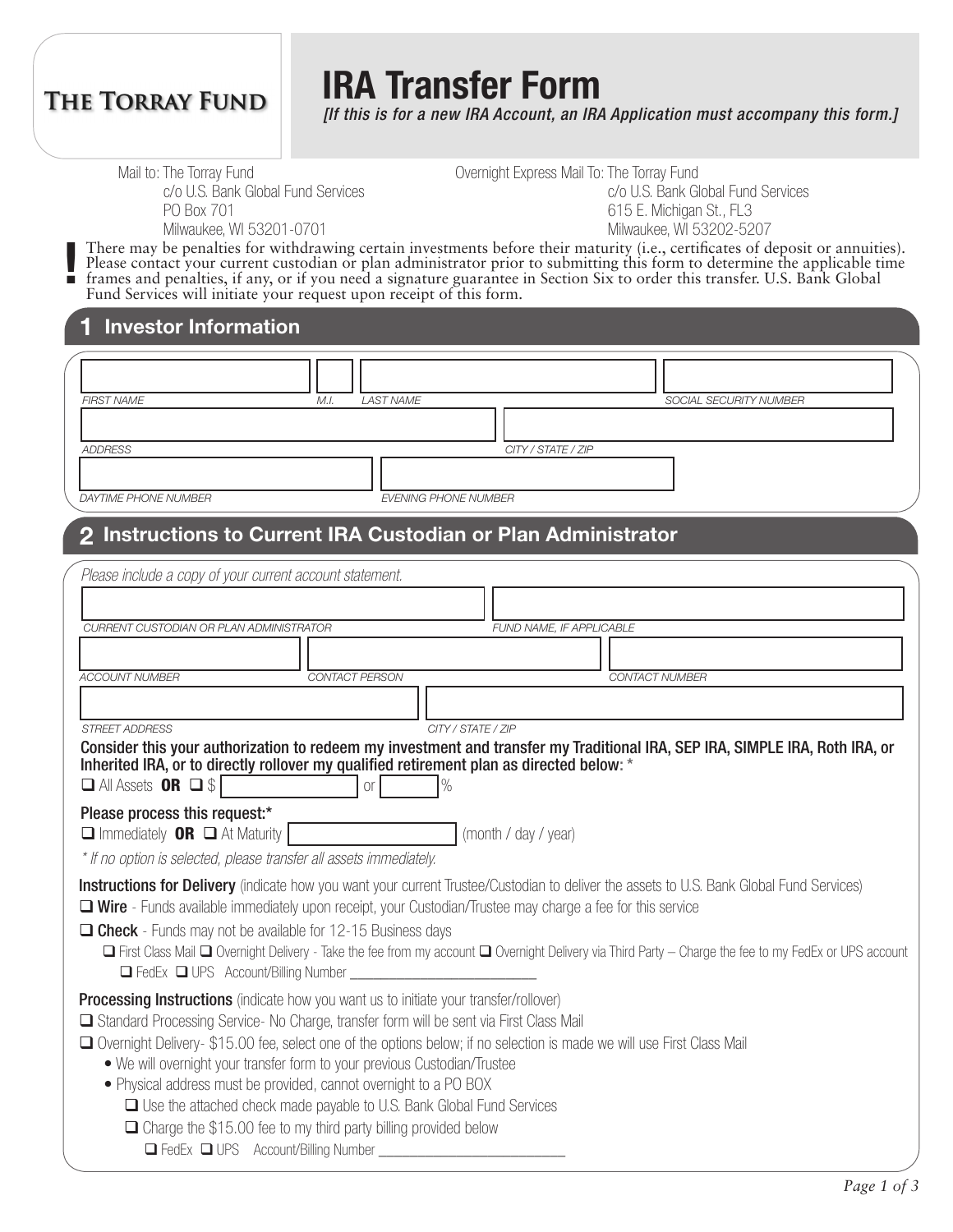### **2 Instructions to Current IRA Custodian or Plan Administrator** *continued*

| Type of account being transferred/rolled-over:<br><b>O</b> Pension <b>O</b> Profit Sharing Plan <b>O</b> 401(k) <b>O</b> 403(b) <b>O</b> Roth 401(k) <b>O</b> Roth 403(b) <b>O</b> Traditional IRA<br>$\Box$ SEP IRA $\Box$ SIMPLE IRA $\Box$ Roth IRA $\Box$ Inherited IRA $\Box$ Other |
|------------------------------------------------------------------------------------------------------------------------------------------------------------------------------------------------------------------------------------------------------------------------------------------|
| Original Roth IRA funding year (if applicable):<br>Original SIMPLE IRA funding date (if applicable):                                                                                                                                                                                     |
| Send the check representing the assets payable to "The Torray Fund FBO [Shareholder's Name]" along with a copy<br>of this form to the address at the top of page one.                                                                                                                    |
| <b>3 Investment Selection</b>                                                                                                                                                                                                                                                            |

*ACCOUNT # (IF APPLICABLE) AMOUNT % NEW EXISTING* A Torray Fund IRA Account Application must be completed to process this transfer if a new account is being established. The Fund(s) and the allocation(s) specified on the Application will be used if they are different from those indicated below.

*OR*

 $\Box$  Torray Fund

# 5364  $\Box$   $\Box$

# **4 Age 70½ Information**

#### **Check one of the following:**

- $\Box$  I am under the age of 701/2 and do not turn 701/2 at anytime during this calendar year.
	- OR
- $\Box$  I am age 70½ or older and understand that no part of my required minimum distribution is eligible for transfer or rollover. I further understand that there may be significant tax penalties if a rollover of my required distribution occurs.

## **5 Conversion of Traditional IRA to Roth IRA - Optional**

 I am converting assets from a Traditional IRA to a Roth IRA. Upon receiving the assets from my current Custodian, I instruct the Fund's transfer agent to invest the proceeds into a new or existing Roth IRA account, as indicated in Section Two. I understand this may be a taxable event and that I am solely responsible for all tax consequences of this conversion.

#### *The Fund's transfer agent will only process the conversion if you check the box above.*